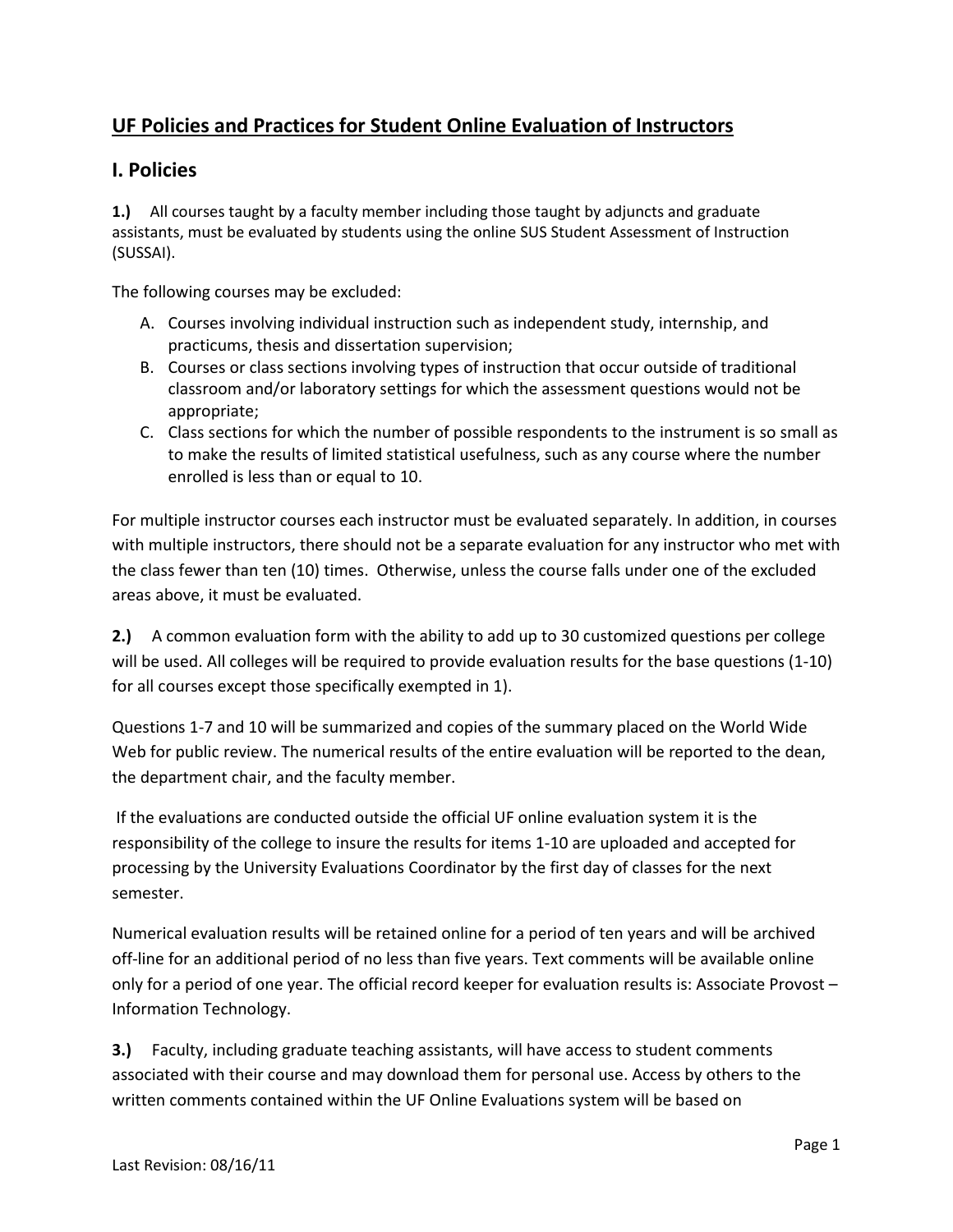determinations made at the college level. In colleges where access is granted it will be only to those having a supervisory relationship to the faculty member and their designees (i.e. Deans, Department Chairs, College and Department Evaluation Administrators.) Colleges wishing to grant access must make written request via email to [EVALUATIONS-ADMIN-L@LISTS.UFL.EDU.](mailto:EVALUATIONS-ADMIN-L@LISTS.UFL.EDU) The default is no access. *College of Health and Human Performance is approved to grant access to those having a supervisory relationship to the faculty member and their designees.*

## **II. Administrative Procedures**

**1.)** There will be standardized dates utilized for the initial setup of online Faculty evaluations. Those dates will be:

- Opening Dates \*
	- o Last day to drop or withdraw without failing grades
- Closing Dates
	- o Last day of classes or prior to the final examination if it is earlier
- Faculty Result Availability Date
	- o Date final grades are available on ISIS

\*Courses utilizing a non-standard calendar should open online evaluations based on a ratio of approximately one week of evaluation per 5 weeks of instruction time making adjustments as needed. Whenever feasible students should be given a minimum of one week to complete online evaluations.

College and Department Evaluation Administrators will be able to modify the standardized dates as necessary for their unique requirements.

**2.)** If an instructor chooses to provide class time for students to complete the evaluation using laptops or other electronic devices the evaluation is to be administered at the beginning of a class session in which no examination is scheduled and during which the students are given sufficient time ("no fewer than 15 minutes") for completion of the online form. The instructor is not to be present while the evaluation is being administered. Online access to evaluation results will not be available until after the posting of final grades by the University.

**3.)** Each college will appoint a College Evaluation Administrator for online evaluations. The College Evaluation Administrator is responsible for checking the final accuracy of instructor data and appropriate open, close and release dates for course evaluations. They also are responsible for authorizing College Evaluation Report Readers and Department Evaluation Administrators for the College. College Evaluation Administrators are also responsible for entering and managing optional evaluation questions for all departments in the college. College Evaluation Administrators, upon request, will verify supervisory relationships for non-tenure track faculty and teaching assistants and authorize Evaluation Report Reader access for them.

Each department will appoint a Departmental Evaluation Administrator for online evaluations. The Departmental Evaluation Administrator is responsible for insuring that all courses required to be